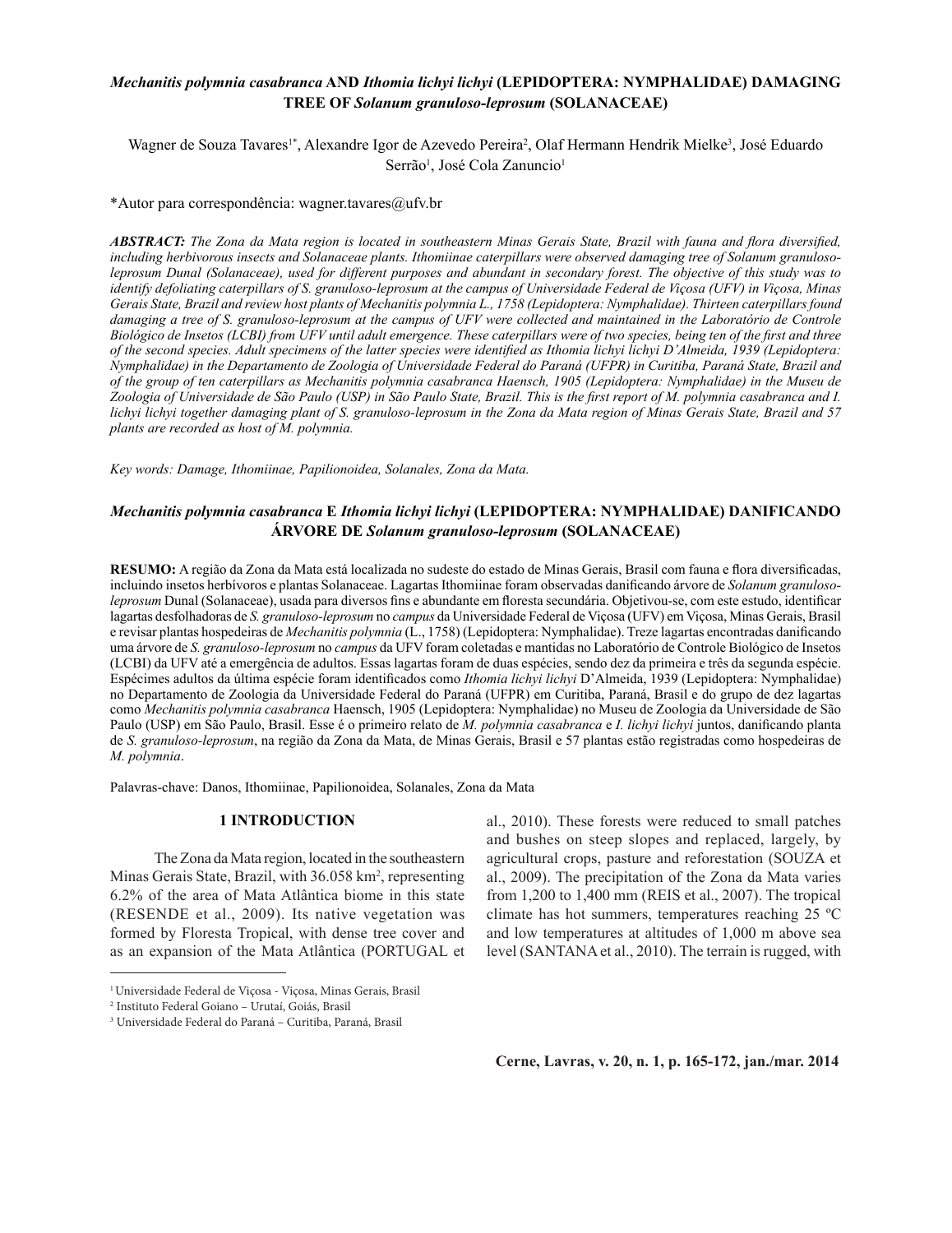predominance of hills and narrow valleys and mountains formed by ancient crystalline rocks. The altitude varies between 100 m in the Rio Pomba and Paraíba do Sul valleys and 1.889 m in the Pico do Brigadeiro (NUNES et al., 2009).

*Solanum granuloso-leprosum* Dunal (Solanaceae) is small tree and, in naturally occurring, reaches 12 m height and diameter at breast height of 30 cm (SOUZA; VALIO, 2001). This species occurs in secondary forests colonizing devastated areas, in northeastern Argentina, Uruguay, Paraguay and south-central Brazil (POUYU-ROJAS et al., 2006). Its wood is suitable for pulp and energy, its fruits enjoyed by wildlife and its leaves used as vermifuge for horses (FLORES-AYLAS et al., 2003; JACOMASSA; PIZO, 2010). The main interest in *S. granuloso-leprosum* is related to plantations for recovery of degraded ecosystems (FERREIRA et al., 2007).

The Ithomiinae (Lepidoptera: Nymphalidae) subfamily has, approximately, 370 species of butterflies (GIRALDO; URIBIE, 2010) and some feed on leaves of *S. granuloso-leprosum*, which may reduce the rate of photosynthesis and the development of this plant. These insects can be found in the Neotropical region from northern Argentina to Mexico (WILLMOTT; FREITAS, 2006) and abundant in tropical forests, including small fragments and urban and suburban systems (BROWN JUNIOR; FREITAS, 2003). *Mechanitis* species adapt to a wide variety of agricultural habitats and secondary forests where its caterpillars feed on host plants (YOUNG; MOFFETT, 1979). *Ithomia* species are abundant and with variable patterns of coloration of the wings, including transparent. These insects can mimic other genera of Lepidoptera, as *Hypothyris*, *Napeogenes*, *Oleria* and *Scada* (MALLARINO et al., 2004).

Caterpillars *Mechanitis* and *Ithomia* were reported in several countries on *Solanum* (Solanaceae) plants, with 24 host plants for *Mechanitis polymnia casabranca* Haensch, 1905 (Lepidoptera: Nymphalidae) (WILLMOTT; MALLET, 2004). Caterpillars of this species and of *Mechanitis lysimnia lysimnia* (F., 1793) (Lepidoptera: Nymphalidae) were found together in Itueta, Vale do Rio Doce region of Minas Gerais State, Brazil (VASCONCELLOS-NETO; BROWN JUNIOR, 1982) and the first in plants of *S. granuloso-leprosum* in São Paulo State, Brazil (DRUMMOND; BROWN JUNIOR, 1987). The occurrence of caterpillars of *M. lysimnia lysimnia*  and *Ithomia lichyi lichyi* D'Almeida, 1939 (Lepidoptera: Nymphalidae) in plants of this Solanaceae was unknown

**Cerne, Lavras, v. 20, n. 1, p. 165-172, jan./mar. 2014**

in the Zona da Mata of Minas Gerais State. The objective of this work was to record the occurrence of *M. polymnia casabranca* and *I. lichyi lichyi* together damaging plant of *S. granuloso-leprosum* in the Zona da Mata region of Minas Gerais State, Brazil and review host plants of *Mechanitis polymnia* (L., 1758) (Lepidoptera: Nymphalidae).

### **2 MATERIAL AND METHODS**

Thirteen caterpillars were found on April 22, 2011 damaging a plant with 4 m height of *S. granulosoleprosum* at the garden of the Pavilhão de Aulas (PVA I) from Universidade Federal de Viçosa (UFV) in Viçosa, Minas Gerais State, Brazil. This plant was identified after comparison with material deposited in the Laboratório de Dendrologia from UFV. These caterpillars were brought to the Laboratório de Controle Biológico de Insetos (LCBI) from UFV and placed in cage (12.5 cm height  $\times$  12.5 cm width  $\times$  30.5 cm length) with branches of this plant changed, daily, until the pupation. The stems of these branches were placed in glass tubes with water to reduce their leaves wilt. Adults from these caterpillars were fed with nutrient solution (10.5 g of honey, 1.05 l of distilled water, 350 ml of beer, 60.0 g of sucrose, 1.05 g of ascorbic acid and 1.05 g of Nipagin®) moistened in cotton swab second proposed methodology for *Anticarsia gemmatalis* Hübner, 1818 (Lepidoptera: Noctuidae) (FERREIRA et al., 2008). Adult specimens were photographed and deposited in the LCBI from UFV. Photos of adults of the group of ten caterpillars were sent to the Museu de Zoologia of Universidade de São Paulo (USP) in São Paulo State, Brazil and the group of three, sending a female specimen to the Departamento de Zoologia of Universidade Federal do Paraná (UFPR) in Curitiba, Paraná State, Brazil, for identifies these insects. Host plants of *M. polymnia* were reviewed.

#### **3 RESULTS AND DISCUSSION**

Ten (Figure 1A – adult) and three (Figure 1B – adult) caterpillars, respectively, belonged to two species. Individuals of the group of ten caterpillars become pupae after the fifth day of collection. Five normal adults and five deformed emerged from these pupae after the 12th day of pupation and the normal survived for 10 days. Adults of this group were identified as *M. polymnia casabranca* in the Museu de Zoologia of USP in São Paulo State, Brazil. Those of the group of three caterpillars become pupae after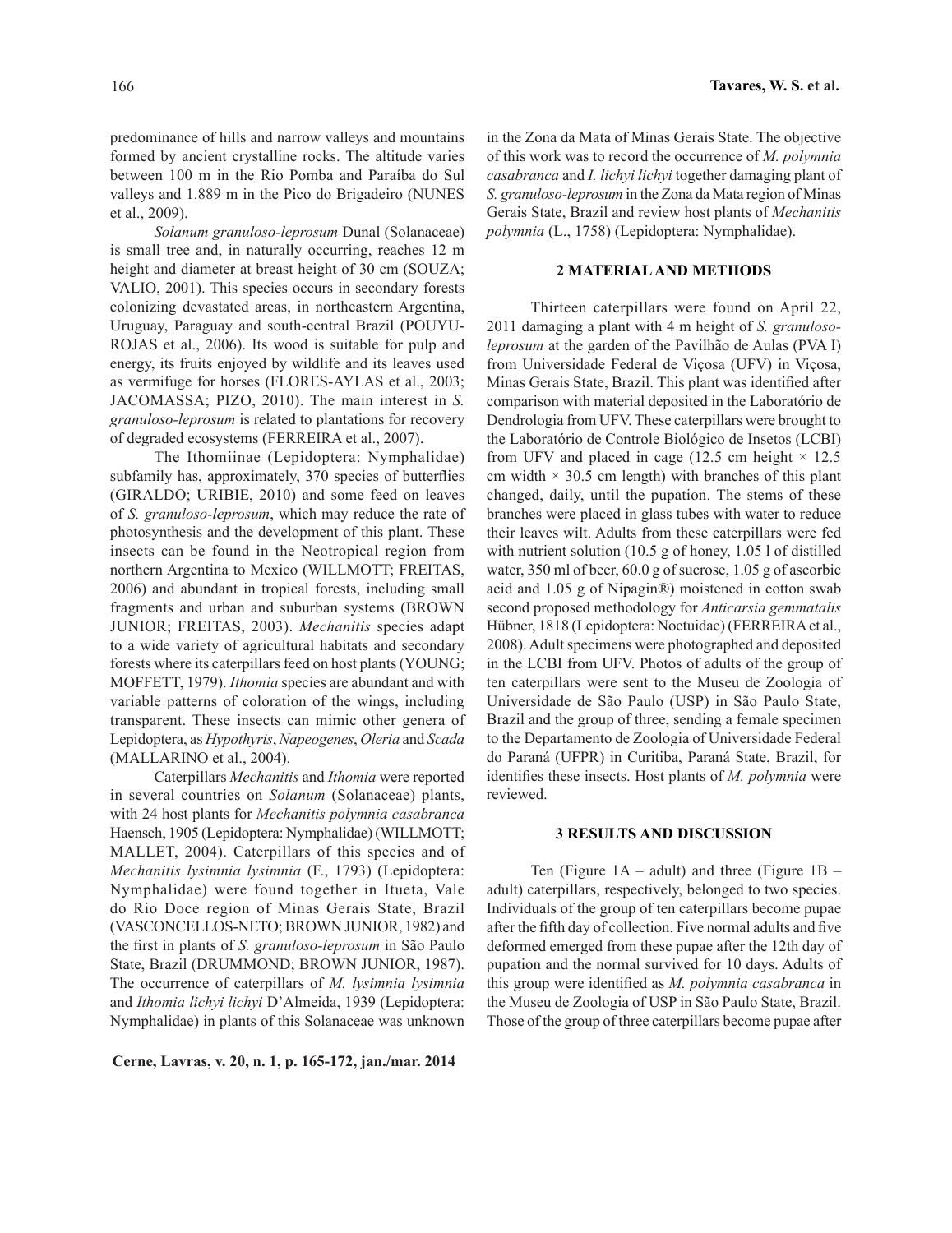the fifth day of collection. Two normal adults emerged from these pupae after the 12th day of pupation and survived by 10 days. These adults were identified as *I. lichyi lichyi*  in the Departamento de Zoologia of UFPR in Curitiba, Paraná State, Brazil.



**Figura 1 –** Adultos de *Mechanitis polymnia casabranca* (A) e *Ithomia lichy lichy* (B) (Lepidoptera: Nymphalidae), respectivamente, repousando sobre uma folha artificial, coletados em Viçosa, Minas Gerais, Brasil após suas lagartas danificarem planta de *Solanum granuloso-leprosum* (Solanaceae).

*Figure 1 – Adults of Mechanitis polymnia casabranca (A) and Ithomia lichyi lichyi (B) (Lepidoptera: Nymphalidae), respectively, resting on an artificial leaf, collected in Viçosa, Minas Gerais State, Brazil after their caterpillars damaged plant of Solanum granuloso-leprosum (Solanaceae).*

This is the first report of *M. polymnia casabranca*  and *I. lichyi lichyi* damaging plant of *S. granulosoleprosum* in the Zona da Mata region of Minas Gerais State, Brazil. Ithomiinae common in southeastern Brazil (VASCONCELOS-NETO; BROWN JUNIOR, 1982) were, also, found in central Brazil after 24 years of the first assessment (EMERY et al., 2006), suggesting adaptation of these insects in different habitats. Insects of this group were not observed in 2004 and in some previous years, suggesting that the population dynamics of Ithomiinae may vary in different climatic years. For example, *Hypothyris ninonia daeta* Boisduval,1836 (Lepidoptera: Nymphalidae) was the most abundant butterfly in 2003, while *M. polymnia* was absent in that year, although the most abundant in 2004 (VASCONCELOS-NETO; BROWN JUNIOR, 1982).

The fact of two species of Ithomiinae were found in a same plant of *S. granuloso-leprosum* agrees with the observed for *M. polymnia* and *Mechanitis lysimnia*  (F., 1793) (Lepidoptera: Nymphalidae) from central Mexico to southeastern Brazil on plants of *Solanum* spp. (VASCONCELOS-NETO; BROWN JUNIOR, 1982).

However, *M. lysimnia* was more tolerant to climate years with lower temperature and, therefore, its population spread to central Argentina, although it was absent in Bacia Amazônia Central (BROWN JUNIOR, 1977). However, these species lay eggs on host plants in Sumaré, São Paulo State, Brazil, and showed peaks of reproduction during the year, above of their caterpillars and adults have variations in the color of the body (VASCONCELOS-NETO; BROWN JUNIOR, 1982). Ithomiinae can coexist on the same host, because the extreme scarcity of a host plant in a spatial or temporal limit leads to acceptance of that most abundant (BROWN JUNIOR, 1977; VASCONCELOS-NETO; BROWN JUNIOR, 1982). In addition, Ithomiinae species with mimetic features similar can mate and reproduce after stimulation by pheromone (SCOTT, 1973).

A total of 57 host plant species was recorded for *M. polymnia* (Table 1). Economically important plants, cultivated by man, as *Lycopersicun esculetum* Mill (Solanaceae) are hosts of *M. polymnia*, suggesting that the devastation of the Mata Atlântica biome may make this species a potential pest in crops of plants of this family (DRUMMOND; BROWN JUNIOR, 1987; FREITAS, 1996; SILVA et al., 1968). The polyphagia of *M. polymnia*  makes this species most adaptable to coexistence with other Ithomiinae in a same plant and the use of host species of Solanaceae plants, abundant in the Zona da Mata region of Minas Gerais State, Brazil, could increase their survival (FERREIRA et al., 2007).

The behavior of caterpillars of *M. polymnia casabranca* and *I. lichyi lichyi* was gregarious on plant of *S. granuloso-leprosum*. Five caterpillars of the first species and three of the second were together on the adaxial side on a same leaf of *S. granuloso-leprosum*. Five caterpillars of *M. polymnia casabranca* were in another leaf of plant of this Solanaceae. The gregariousness in Ithomiinae is an adaptation to adverse conditions of the dry season, as high temperatures and low relative humidity of air (PINHEIRO et al., 2008). The caterpillars were fed on leaves of *S. granuloso-leprosum*, with preference for those younger, but leaving the veins intact. Natural enemies of these caterpillars were not observed. Generalist predator ant *Camponotus crassus* Mayr, 1862 (Hymenoptera: Formicidae) prey Ithomiinae, but individuals of this family can produce chemical defenses, for example, toxic or nonpalatable substances, to avoid predation by natural enemies (PORTUGAL; TRIGO, 2005).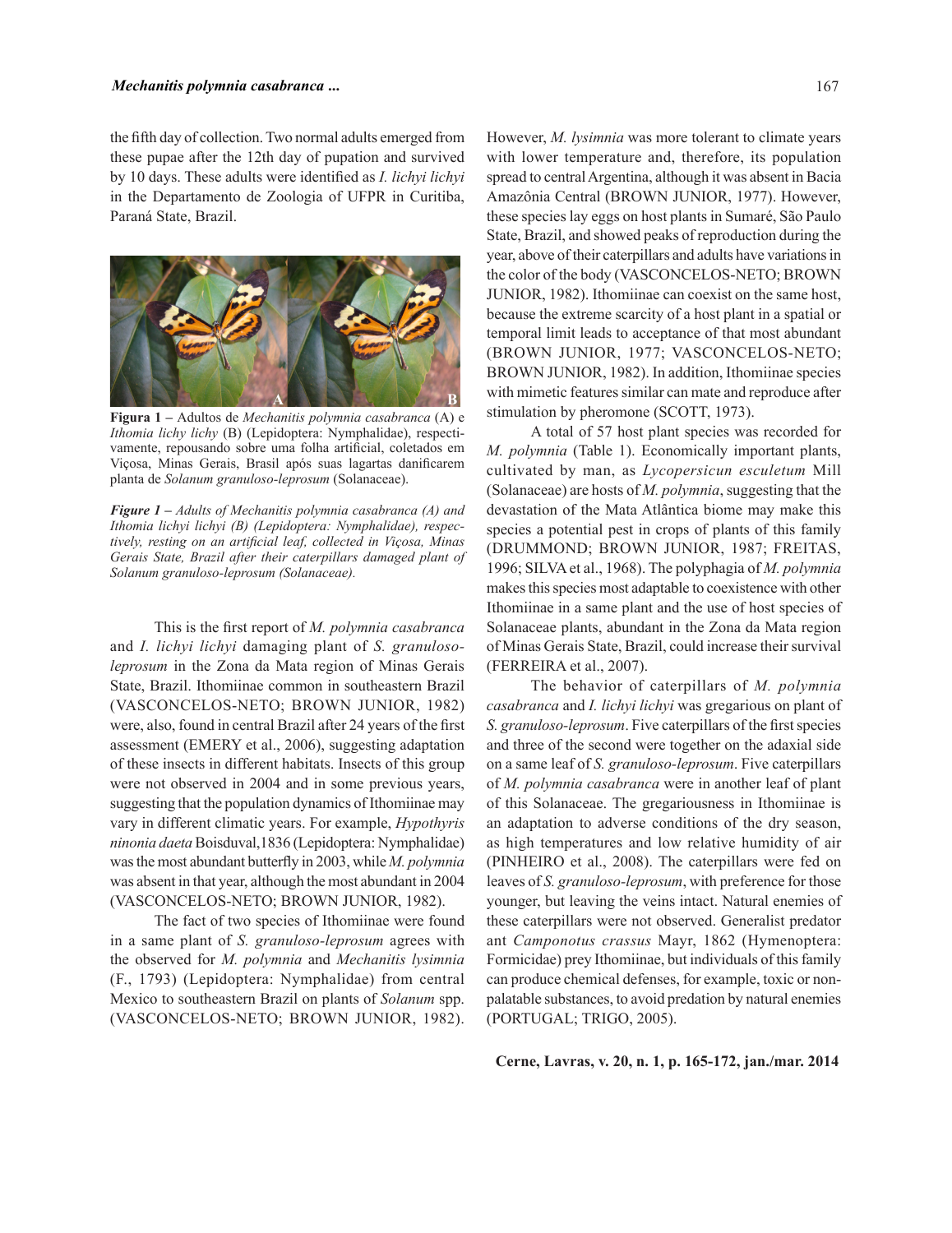**Tabela 1 –** Plantas hospedeiras de lagartas de *Mechanitis polymnia* (Lepidoptera: Nymphalidae) e referências. *Table 1 – Host plants of caterpillars of Mechanitis polymnia (Lepidoptera: Nymphalidae) and references.*

| <b>Host plants</b>                                                                                                   | References                                                                                                                                                                                                                                                                                                                |
|----------------------------------------------------------------------------------------------------------------------|---------------------------------------------------------------------------------------------------------------------------------------------------------------------------------------------------------------------------------------------------------------------------------------------------------------------------|
| Solanaceae                                                                                                           |                                                                                                                                                                                                                                                                                                                           |
| Brugmansia candida<br>Brunfelsia grandiflora<br>Cyphomandra spp.<br>Cyphomandra betaceae<br>Cyphomandra corymbiflora | Brazil: (SILVA et al., 1968)<br>Brazil: (SILVA et al., 1968)<br>Neotropical: (LAMAS, 1985)<br>Brazil: (BIZARRO et al., 2003; SILVA et al., 1968)<br>Brazil: (BIZARRO et al., 2003; SILVA et al., 1968)<br>Brazil: (DRIUMMOND; BROWN JUNI                                                                                  |
| Cyphomandra diploconos<br>Cyphomandra fragrans<br>Cyphomandra hartwegii                                              |                                                                                                                                                                                                                                                                                                                           |
| Cyphomandra sciadostylis<br>Cyphomandra velutina<br>Dátura stramonium                                                |                                                                                                                                                                                                                                                                                                                           |
| Jaltomata procumbens<br>Lycopersicon sp.<br>Lycopersicon esculentum                                                  |                                                                                                                                                                                                                                                                                                                           |
| Nicotiana tabacum<br>Solanum sp.<br>Solanum sp. (section Brevantherum)                                               | (DRUMMOND; BROWN JUNIOR, 1987) (spp. <i>dorissides</i> )<br>Venezuela: (GUAGLIUMI, 1971) (spp. <i>veritabilis</i> )<br>Brazil: (BIZARRO et al., 2003; FREITAS, 1996); Colombia: (OROZCO et al., 2009)<br>Brazil: (DRUMMOND; BROWN JUNIOR, 1987) (sp                                                                       |
| <i>Solanum</i> sp. (section <i>Solanum</i> )<br><i>Solanum</i> sp. (subgenus <i>Leptostemonum</i> )                  | JUNIOR, 1987) (spp. eurydice)]<br>Ecuador: (DRUMMOND: BROWN JUNIOR, 1987) (spp. <i>dorissides</i> )]<br>Brazil: (DRUMMOND; BROWN JUNIOR, 1987) (spp. <i>polymnia</i> ) (spp. <i>casabranca</i> )]; Trinidad:                                                                                                              |
| Solanum spp.                                                                                                         | (DRUMMOND: BROWN JUNIOR, 1987) (spp. <i>kayei</i> )<br>Brazil: (BROWN JUNIOR, 1992) (spp. <i>casabranca</i> ); (PINHEIRO et al., 2008) (spp. <i>casabranca</i> );<br>Costa Rica: (YOUNG, 1984) (spp. isthmia); Neotropical: (LAMAS, 1985); Trinidad: (BARCANT,                                                            |
| Solanum aculeatissimun<br>Solanum adenotrichum                                                                       |                                                                                                                                                                                                                                                                                                                           |
| Solanum adhaerens<br>Solanum asperum<br>Solanum aturense<br>Solanum crinițum                                         |                                                                                                                                                                                                                                                                                                                           |
| Solanum goodpeedii<br>Solanum granuloso-leprosum<br>Solanum hayesii                                                  |                                                                                                                                                                                                                                                                                                                           |
| Solanum házenii<br>Solanum hexandrum<br>Solanum hirtum                                                               |                                                                                                                                                                                                                                                                                                                           |
| Solanum hispidum<br>Solanum incarceratum<br>Solanum jamaicense                                                       | Costa Rica: (YOUNG, 1984) (spp. <i>isthmia</i> ); Neotropical: (LAMAS, 1985); Trinidad: (BARCANT, 1970) (spp. <i>kayei</i> ); n.i.: (NISHIDA, 2002)<br>Brazil: (SILVA et al., 1968); Suriname: (DRUMMOND; BROWN JUNIOR, 1987) (spp. <i>polymnia</i>                                                                       |
| Solanum lycocarpum<br>Solanum mammosum<br>Solanum mauritianum                                                        | isthmia)<br>Brazil: (COSTA, 1999) (spp. <i>casabranca</i> )<br>Venezuela: (GUAGLIUMI, 1971) (spp. <i>veritabilis</i> )<br>Brazil: (DRUMMOND; BROWN JUNIOR, 1987; SILVA et al., 1968) (spp. <i>casabranca</i> ); (WILL-                                                                                                    |
| Solanum megalochiton<br>Solanum melongena                                                                            |                                                                                                                                                                                                                                                                                                                           |
| Solanum palinacanthum<br>Solanum paniculatum<br>Solanum`quitoense                                                    | MOTT: MALLET, 2004)<br>Brazil: (DRUMMOND: BROWN JUNIOR, 1987) (spp. casabranca)<br>Brazil: (DRUMMOND: BROWN JUNIOR, 1987) (spp. casabranca)<br>Brazil: (CRUMMOND: BROWN JUNIOR, 1987) (spp. casabranca)<br>1.1: (BUKENYA: HALL, 1987)<br>                                                                                 |
| Solanum robustum<br>Solanum rudepannum                                                                               | (spp. <i>dorissides</i> )<br>Brazil: (DRUMMOND; BROWN JUNIOR, 1987) (spp. <i>casabranca</i> )<br>n.i.: (CHAPMAN; HALL, 1993); Costa Rica: (HABER, 1978) (spp. <i>isthmia</i> ); (DRUMMOND;                                                                                                                                |
| Solanum rugosum<br>Solanum schlechtendalianum                                                                        | BROWN JUNIOR, 1987) (spp. <i>isthmia</i> ); (GENTRY; DYER, 2002) (spp. <i>isthmia</i> )<br>Costa Rica: (HABER, 1978) (spp. <i>isthmia</i> )]; Ecuador: (BECCALONI, 1997) (spp. <i>dorissides</i> )<br>Costa Rica: (DRUMMOND; BROWN JUNIOR, 1987) (spp. <i>isth</i>                                                        |
| Solanum scutiçum<br>Solanum sessiliflorum                                                                            | 2012) (spp. <i>isthmia</i> )<br>Brazil: (DRUMMOND: BROWN JUNIOR, 1987) (spp. <i>casabranca</i> )<br>Brazil: (SILVA et al., 1968) (spp. <i>doris a no in NUNIOR, 1987</i> ) (spp. <i>dorissides</i> )]; Peru: (f<br><i>casabranca</i> ); Ecuador: (DRUMMOND; BROWN JUNIOR, 1987) (spp. <i>dorissides</i> )]; Peru: (LAMAS, |
| Solanum sissiliflorum                                                                                                | 1976) (spp. dorissides); Venezuela: (DRUMMOND; BROWN JUNIOR, 1987) (spp. veritabilis)<br>Brazil: (SILVA et al., 1968) (spp <i>. dorissides)</i> ; (DRUMMOND; BROWN JUNIOR, 1987) (spp.<br>casabranca)]; Ecuador: (DRUMMOND; BROWN JUNIOR, 1987) (spp. dorissides)]; Peru (LAMAS,                                          |
| Solanum sisymbriifolium<br>Solanum spinosissimum<br>Solanum stramoniifolium<br>Solanum tabacifolium                  | 1973) (spp. dorissides)]; Venezuela: (DRUMMOND; BROWN JUNIOR, 1987) (spp. veritabilis)<br>Brazil: (SILVA et al., 1968; DRUMMOND; BROWN JUNIOR, 1987) (spp. veritabilis)<br>Brazil: (SILVA et al., 1968; DRUMMOND; BROWN JUNIOR, 1987                                                                                      |
| Solanum torvum                                                                                                       | ca)<br>Belize: (MEERMAN, 2003) (spp. lycidice); Brazil: (DRUMMOND; BROWN JUNIOR, 1987) (spp.<br>casabranca)]; Colombia: (CONSTANTINÓ, 1998) (spp. caucaensis); Costa Rica: (DEVRIES, 1987)                                                                                                                                |
| Solanum tuberosum andigena<br>Solanum veritabile                                                                     | (spp. <i>isthmia</i> ); Venezuela: (GUAGLIUMI, 1971) (spp. <i>veritabilis</i> )<br>Venezuela: (GUAGLIUMI, 1971) (spp. <i>veritabilis</i> )<br>Brazil: (SILVA et al., 1968) (spp. <i>casabranca</i> ); (DRUMMOND; BROWN JUNIOR, 1987) (spp. <i>casa</i> -<br><i>branca</i> ); (FREITAS, 1996) (spp. <i>casabranca</i> )    |
| $n.i. =$ unidentified.                                                                                               |                                                                                                                                                                                                                                                                                                                           |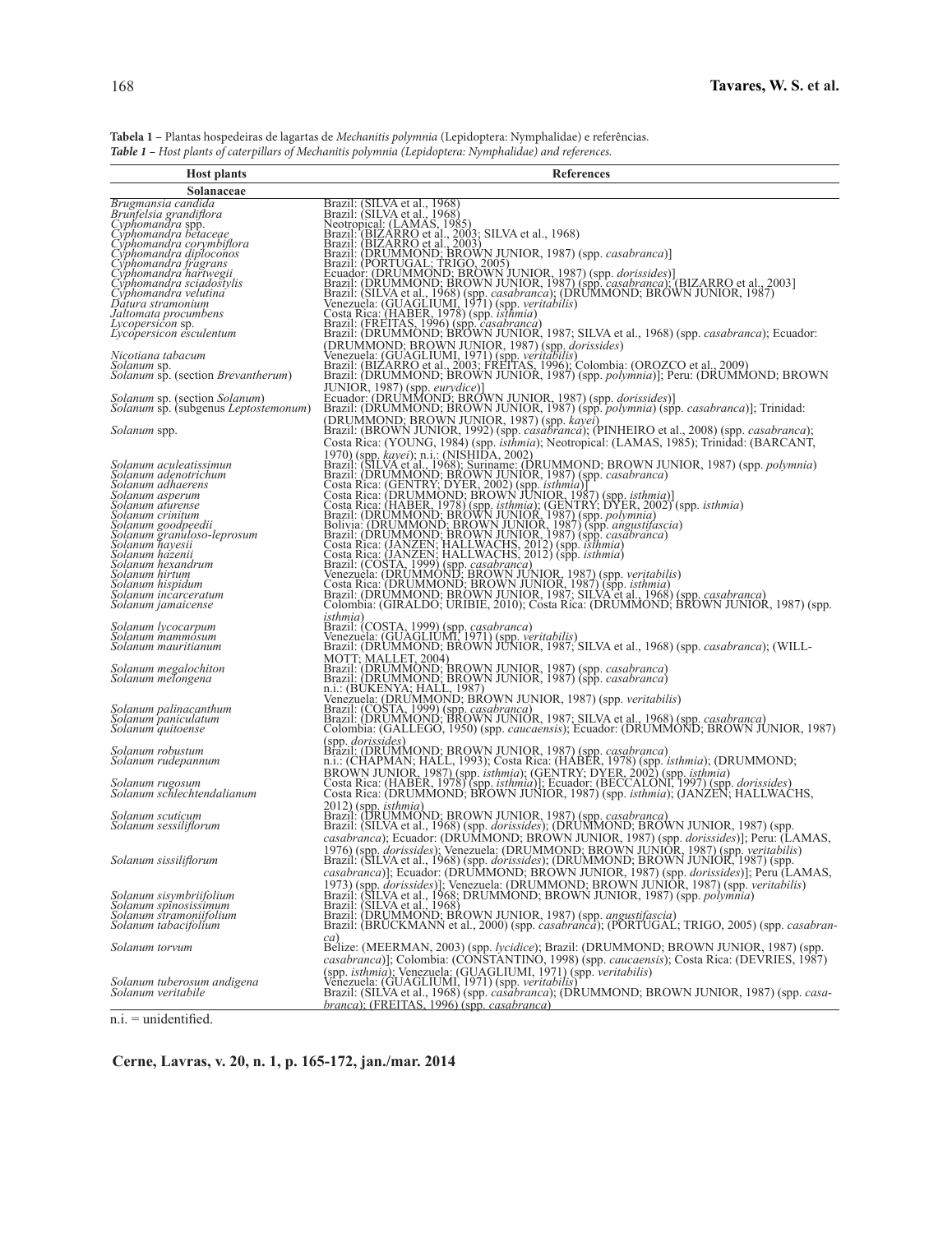### **4 CONCLUSIONS**

*Mechanitis polymnia casabranca* and *I. lichyi lichyi* have potential of defoliation and complete the life cycle on plants of *S. granuloso-leprosum* in the field and laboratory. Despite of the large number of hosts of *M. polymnia*, further studies should be conducted to evaluate the mechanisms of coexistence between these two species.

# **5 ACKNOWLEDGEMENTS**

To Dr. Marcelo Duarte da Silva to identify *Mechanitis polymnia casabranca* Haensch, 1905 (Lepidoptera: Nymphalidae). To "Conselho Nacional de Desenvolvimento Científico e Tecnológico (CNPq)", "Coordenação de Aperfeiçoamento de Pessoal de Nível Superior (CAPES)", and "Fundação de Amparo a Pesquisa do Estado de Minas Gerais (FAPEMIG)" for financial support.

## **6 REFERENCES**

BARCANT, M. **Butterflies of Trinidad and Tobago**. London: Collins, 1970.

BECCALONI, G. W. Vertical stratification of ithomiine butterfly (Nymphalidae: Ithomiinae) mimicry complexes: the relationship between adult flight height and larval host plant height. **Biological Journal of the Linnean Society**, Southampton, v. 62, n. 3, p. 313-341, Nov. 1997.

BIZARRO, J. M. F.; CASAGRANDE, M. M.; MIELKE, O. H. H. External morphology of *Thyridia psidii cetoides* (Rosenberg & Talbot): III., abdomen and appendages (Lepidoptera, Nymphalidae, Ithomiinae). **Revista Brasileira de Zoologia**, Curitiba, v. 20, n. 4, p. 681-684, Dec. 2003.

BROWN JUNIOR, K. S. Borboletas da Serra do Japi: diversidade, hábitats, recursos alimentares e variação temporal. In: MORELLATO, L. P. C. (Ed.). **História natural da serra do Japi: ecologia e preservação de uma área florestal no sudeste do Brasil**. Campinas: UNICAMP, 1992. p. 142-187.

BROWN JUNIOR, K. S. Geographical patterns of evolution in Neotropical Lepidoptera: differentiation of the species of *Melinaea* and *Mechanitis* (Nymphallidae, Ithomiinae). **Systematic Entomology**, Canberra, v. 2, n. 3, p. 161-197, July 1977.

BROWN JUNIOR, K. S.; FREITAS, A. V. L. Butterfly communities of urban forest fragments in Campinas, São Paulo, Brazil: structure, instability, environmental correlates, and conservation. **Journal of Insect Conservation**, Headington, v. 6, n. 4, p. 217-231, Dec. 2003.

BRÜCKMANN, M.; TRIGO, J. R.; FOGLIO, M. A.; HARTMANN, T. Storage and metabolism of radioactively labeled pyrrolizidine alkaloids by butterflies and larvae of *Mechanitis polymnia* (Lepidoptera: Nymphalidae, Ithomiinae). **Chemoecology**, Brussels, v. 10, n. 1, p. 25-32, Mar. 2000.

BUZENYA, Z. R.; HALL, J. B. Six cultivars of *Solanum macrocarpon* (Solanaceae) in Ghana. **Bothalia**, Pretoria, v. 17, n. 1, p. 91-95, July 1987.

CHAPMAN, E.; HALL, W. **Caterpillars: ecological and evolutionary constraints on foraging**. New York: Wiley, 1993. 587 p.

CONSTANTINO, L. M. Butterfly life history studies, diversity, ranching and conservation in the Chocó rain forests of Western Colombia (Insecta: Lepidoptera). **SHILAP Revista de Lepidopterologia**, Madrid, v. 26, n. 101, p. 19-39, Jan. 1998.

COSTA, F. A. P. L. New records of larval hostplants for Ithomiinae butterflies (Nymphalidae). **Revista Brasileira de Biologia**, São Carlos, v. 59, n. 3, p. 455- 459, Aug. 1999.

DEVRIES, P. J. **The butterflies of Costa Rica and their natural history: Papilionidae, Pieridae, Nymphalidae**. Princeton: Princeton University, 1987. 456 p.

DRUMMOND, B. A.; BROWN JUNIOR, K. S. Ithomiinae (Lepidoptera: Nymphalidae): summary of know larval food plants. **Annals of the Missouri Botanical Garden**, Missouri, v. 74, n. 2, p. 341-358, Jan. 1987.

EMERY, E. O.; BROWN JUNIOR, K. S.; PINHEIRO, C. E. G. As borboletas (Lepidoptera, Papilionoidea) do Distrito Federal, Brasil. **Revista Brasileira de**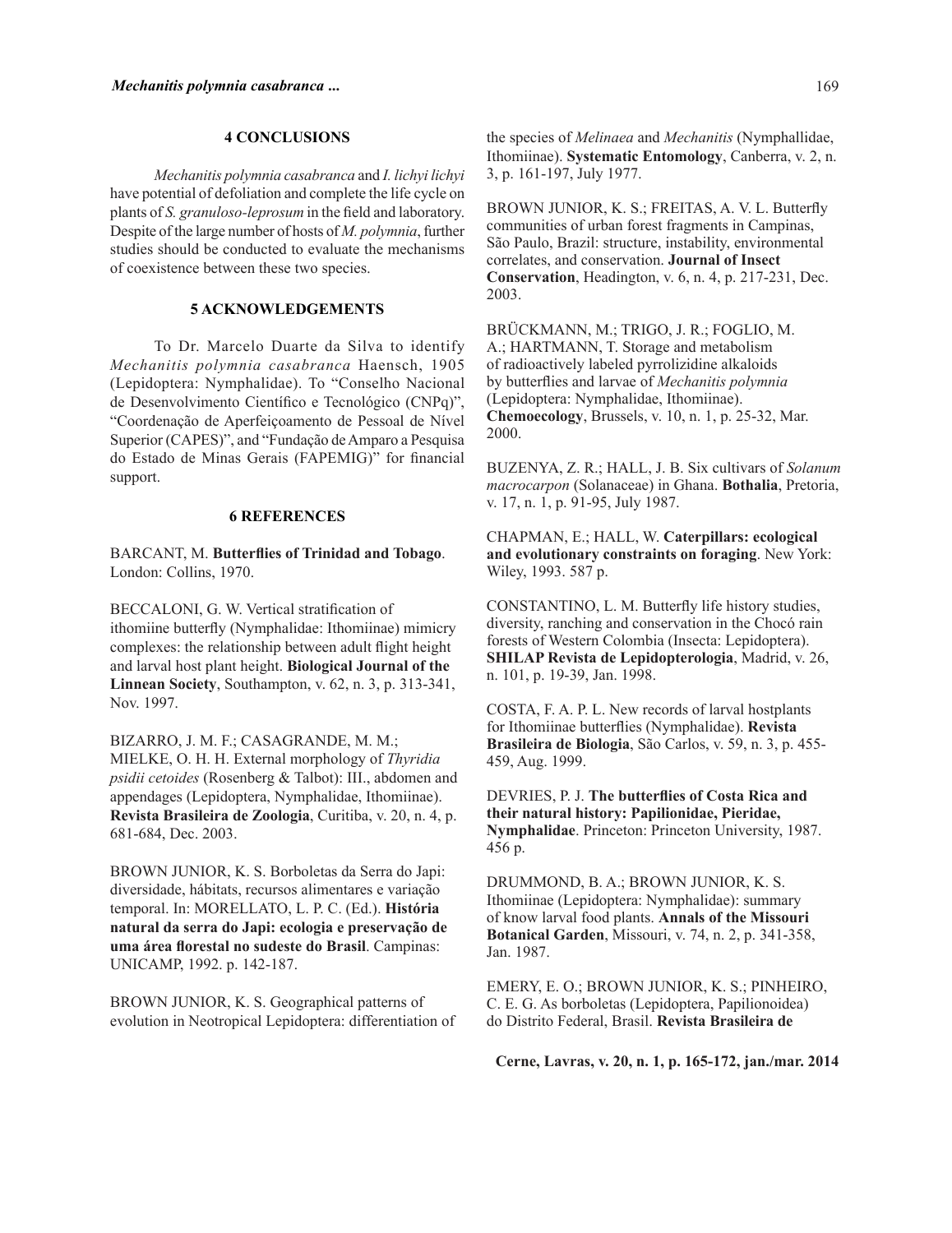**Entomologia**, Curitiba, v. 50, n. 1, p. 85-92, jan./mar. 2006.

FERREIRA, J. A. M.; ZANUNCIO, J. C.; TORRES, J. B.; MOLINA-RUGAMA, A. J. Predatory behaviour of *Podisus nigrispinus* (Heteroptera: Pentatomidae) on different densities of *Anticarsia gemmatalis* (Lepidoptera: Noctuidae) larvae. **Biocontrol Science and Technology**, Lethbridge, v. 18, n. 7, p. 711-719, July 2008.

FERREIRA, R. A.; DAVIDE, A. C.; BEARZOTI, E.; MOTTA, M. S. Tree species direct sowing for forest restoration. **Cerne**, Lavras, v. 13, n. 3, p. 271-279, jul./set. 2007.

FLORES-AYLAS, W. W.; SAGGIN, O. J.; SIQUEIRA, J. O.; DAVIDE, A. C. Effects of *Glomus etunicatum* and phosphorus on initial growth of woody species at direct seeding. **Pesquisa Agropecuária Brasileira**, Brasília, v. 38, n. 2, p. 257-266, fev. 2003.

FREITAS, A. V. L. Population biology of *Heterossais edessa* (Nymphalidae) and its associated Atlantic Forest Ithomiinae community. **The Journal of the Lepidopterists' Society**, Eureka, v. 50, n. 1, p. 273-289, Dec. 1996.

GALLEGO, F. L. Estudios entomológicos. **Revista Facultad Nacional de Agronomia**, Medellin, v. 11, n. 37, p. 57-71, ene. 1950.

GENTRY, G. L.; DYER, L. A. On the conditional nature of Neotropical caterpillar defenses against their natural enemies. **Ecology**, Davis, v. 83, n. 11, p. 3108-3119, Nov. 2002.

GIRALDO, C. E.; URIBIE, S. I. Record of *Mechanitis polymnia* (Lepidoptera: Ithomiinae) on *Solanum jamaicense* and life cycle in the laboratory. **Revista Colombiana de Entomologia**, Bogotá, v. 36, n. 1, p. 165- 168, jun. 2010.

GUAGLIUMI, P. Entomofauna della canna da zucchero nel Nord-Est del Brasile. **Rivista di Agricoltura Subtropicale e Tropicale**, Firenze, v. 65, n. 4, p. 49-66, 1971.

HABER, W. A. **Evolutionary ecology of tropical mimetic butterflies (Lepidoptera: Ithomiinae)**. 1978. 454 f. Thesis (Ph.D. in Entomology) - University of Minnesota, Minneapolis, 1978.

JACOMASSA, F. A. F.; PIZO, M. A. Birds and bats

**Cerne, Lavras, v. 20, n. 1, p. 165-172, jan./mar. 2014**

diverge in the qualitative and quantitative components of seed dispersal of a pioneer tree. **Acta Oecologica**, Paris, v. 36, n. 5, p. 493-496, Sept./Oct. 2010.

JANZEN, D. H.; HALLWACHS, W. **Philosophy, navigation and use of a dynamic database (ACG Caterpillars SRNP) for an inventory of the macrocaterpillar fauna, and its food plants and parasitoids, of the Area de Conservacion Guanacaste (ACG), northwestern Costa Rica**. Disponível em: <http://janzen.sas.upenn.edu>. Acesso em: 10 fev. 2012.

LAMAS, G. Los Papilionoidea (Lepidoptera) de la zona reservada de Tambopata, Madre de Dios, Perú: I., Papilionidae, Pieridae y Nymphalidae. **Revista Peruana de Entomologia**, Lima, v. 27, n. 1, p. 59-73, ene. 1985.

LAMAS, G. **Taxonomia e evolução dos gêneros**  *Ituna* **Doubleday (Danainae) e.** *Paititia* **gen. n.,**  *Thyridia* **Hübner e** *Methona* **Doubleday (Ithomiinae) (Lepidoptera, Nymphalidae)**. 1973. 255 f. Tese (Doutorado em Zoologia) - Universidade de São Paulo, São Paulo, 1973.

MALLARINO, R.; BERMINGHAM, E.; WILLMOTT, K. R.; WHINNETT, A.; JIGGINS, C. D. Molecular systematics of the butterfly genus *Ithomia* (Lepidoptera: Ithomiinae): a composite phylogenetic hypothesis based on seven genes. **Molecular Phylogenetics and Evolution**, Detroit, v. 34, n. 3, p. 625-644, Mar. 2004.

MEERMAN, J. C. **REA: mayflower bocawina national park: appendices**. Dangriga: PACT, 2003. v. 2, 44 p.

NISHIDA, R. Sequestration of defensive substances from plants by Lepidoptera. **Annual Review of Entomology**, Palo Alto, v. 47, n. 1, p. 47-57, Jan. 2002.

NUNES, L. A. P. L.; DIAS, L. E.; JUCKSCH, I.; BARROS, N. F.; KASUYA, M. C. M.; CORREIA, M. E. F. Impact of monocultivation coffee on biological indicators of quality soil in the Zona da Mata (MG), Brazil. **Ciência Rural**, Santa Maria, v. 39, n. 9, p. 2467- 2474, out. 2009.

OROZCO, S.; MURIEL, S. B.; PALACIO, J. Diversity of diurnal Lepidoptera in an area of tropical dry forest from west of Antioquia. **Actualidades Biológicas**, Medellín, v. 31, n. 90, p. 31-41, jun. 2009.

PINHEIRO, C. E. G.; MEDRI, Í. M.; SALCEDO, A. K. M. Why do the ithomiines (Lepidoptera, Nymphalidae)